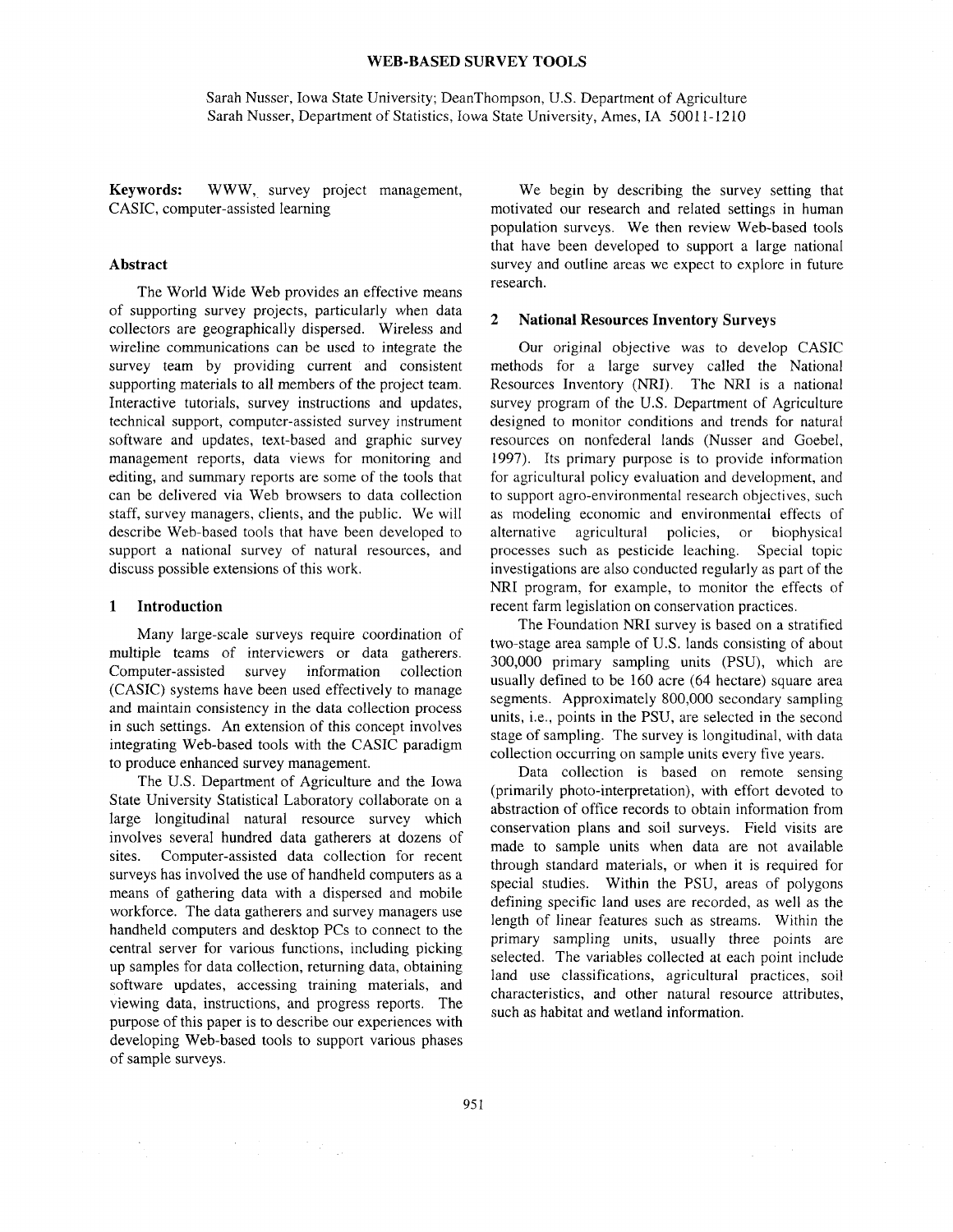# **3 Distributed Survey Settings**

Data collection activities for the NRI are organized by Inventory Coordination and Collection Sites (ICCSs) located through the U.S. There are approximately 20 ICCSs, although in practice, data gatherers are housed in dozens of sites. A handheld computer is provided to each data collector. Each ICCS and most data collection sites also have access to at least one Windows-based PC and/or Unix workstation.

The survey setting for the NRI requires the data gatherer to be mobile at a number of different scales. Within an office, data gatherers need to be able to move between photo-interpretation stations, paper files, and desktop computers that provide access to GIS tools and the Web. On a larger scale of mobility, data gatherers may need to go to other agency offices to abstract information from records, or they may need to go out to the field in order to observe conditions. In addition, NRI and related surveys frequently require rapid deployment, and typically involve final deadlines that are dictated by congressional or agency needs. Materials must be readily disseminated and updated, and progress needs to be monitored weekly, if not daily, during critical phases of the study.

Many sample surveys of human populations involve similar settings. For example, PSU enumeration or face-to-face interviews for national or regional populations typically involve multiple teams of enumerators. Office record abstraction or pricing surveys frequently involve remote groups of data gatherers, and large-scale telephone operations may need to integrate activities across several computerassisted telephone interview (CATI) labs. Even within a single CATI lab, it can be advantageous to centralize survey resources. Time constraints and the need to monitor data collection and processing in an efficient manner are also a standard feature in any sample survey.

# **4 CASIC System Design and the Web**

The components of the NRI data collection system are analogous to those of a standard desktop or laptop computer CASIC system, in which remote computers connect to and exchange information with a central database service. For the NRI, a handheld or desktop computer is used connect via a phone line or network to a central service at Iowa State University (Nusser et al. 1996, Nusser and Thompson 1997). The central service is a fault-tolerant system consisting of several computers plus links to information stored on servers housed at other locations. The communications options between remote computer and central service are varied, in part to serve the wide range of field conditions that exist at the data collection sites.

The central service plays several roles in supporting data collection, survey management **and**  processing. One of the most critical functions with respect to developing Web-based survey tools is to store and serve the sample list and associated survey data. A complete listing of the data for each sample unit is always present on the server. Even if a sample unit has been "checked out" to a data gatherer's handheld computer for completing the CASI or for post-data collection editing, the most recent information on the sample unit is present in the database. This includes the survey data and codes that define the data collection site to which the sample unit is assigned, check-out status, data collection status, data gatherers and handheld computers that have been in contact with the sample unit, and dates of various actions, such **as**  check-out and completion.

The initial CASIC system was designed solely for the purpose of supporting data collection and post-data collection processing. One area that quickly developed due to the existence of this system was serving information and interactive utilities via a Web browser. The main focus has been make materials accessible via desktop computers. However, an area of increasing interest is how to configure information for a handheld Web browser.

# **5 Web-based Survey Tools**

The Web-based tools developed for the NRI consist of relatively static posted materials such as protocol descriptions, and dynamic products such **as**  reports based on automatic daily database queries and interactive training. The tools support many aspects of the survey process, including preparation, data collection, survey management, and processing. Webbased dissemination tools are under development by NRCS. In the remainder of the paper, we describe tools developed for various phases of the survey. Except for the Web-based training, most of these tools are not publicly available on the Web.

# *5.1 Instructions and Training Materials*

One of the earliest materials posted on the Web was the instruction manual for data collection. PDF (portable document format) files were created for each module, ensuring that all data gatherers had access to a document with identical formatting and content. Each document was labeled with version control information so that updates could be tracked. A user interface was developed to assist in viewing, printing and downloading the instruction manual or individual modules. This method of distributing instructions provided uniform electronic access to the most recent version of the instructions for all data gatherers, and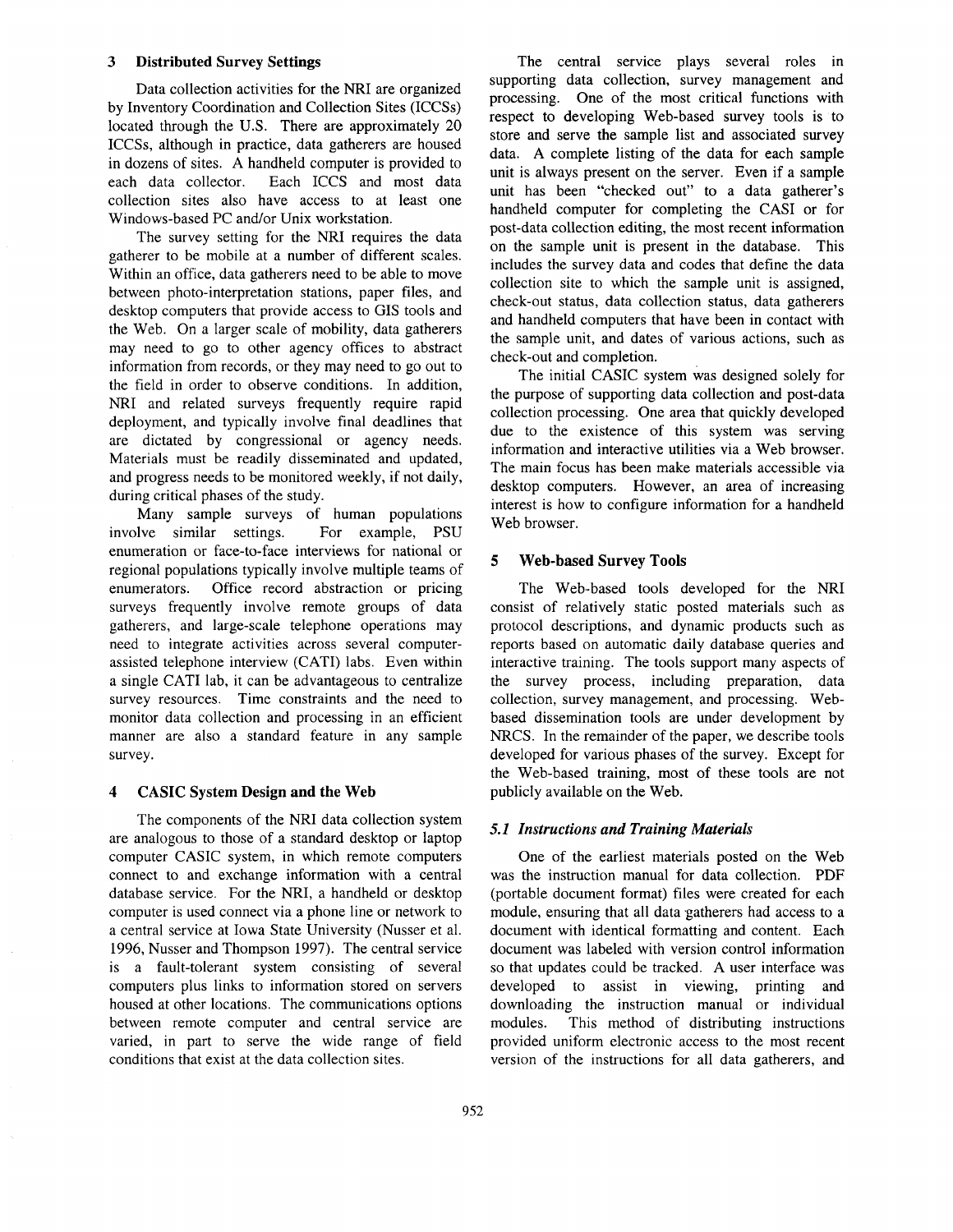

Figure 2. First page of a data view to assist in monitoring a data gatherer's work and to examine data as part of the editing process.

When the user requested data for a PSU, a program was run which created an approximately ten-page report in PDF format that showed the value for each variable in the survey for a specified PSU and its associated points. The supervisor could then either view or print the report depending on their needs.

Other utilities were developed to assist systems staff and data gatherers. For example, a session monitor for server activity was developed to assist systems staff in monitoring the central service's performance and to permit data gatherers to determine the current server load.

### 5.3 Monitoring Survey Progress

Web-based map and tabular displays of survey progress were created using status information that was derived from the central database. These reports included summaries of the number of completed PSUs and percentage completion for the entire nation, by state and by data collection unit (Figure 3 and 4). These initial reports led to development of more specific summaries for a variety of purposes. For example, a report was created summarizing the progress of data collection in relation to a planned data collection schedule for each ICCS; this was monitored by management to see which states were keeping up with production goals and which required additional attention to reach data collection goals. Data collection production reports by data gatherer (i.e., by

行出行



Figure 3. Map of data collection progress by state in the early months of data collection for the 1997 NRI.

| Nationnal Resources Inventory<br>State by PSU Status Summary |                                 |                       |                     | Date: 12-MAY-98<br>Pacc:1   |              |
|--------------------------------------------------------------|---------------------------------|-----------------------|---------------------|-----------------------------|--------------|
|                                                              | Number of PSUs<br>(Row Percent) |                       |                     |                             |              |
| <b>State</b>                                                 | IN-NOT<br><b>STARTED</b>        | <b>RETURNED</b><br>UC | OUT-NOT<br>RETURNED | <b>RETURNED</b><br>COMPLETE | Row<br>Total |
| Alabama                                                      | 1289<br>(21.3)                  | 14<br>(0.2)           | 20<br>(0.3)         | 4729<br>(78.1)              | 6052         |
| Alaska                                                       | 42<br>(3.2)                     | $\mathbf{1}$<br>(0.1) | 10<br>(0.8)         | 1254<br>(96.0)              | 1317         |
| Arizona                                                      | 1223<br>(42.5)                  | 10<br>(0.3)           | 24<br>(0.8)         | 1624<br>(56.4)              | 2881         |
| Arkansas                                                     | 1845<br>(30.0)                  | 11<br>(0.2)           | 109<br>(1.8)        | 4178<br>(68.0)              | 6143         |
| California                                                   | 3011<br>(34.7)                  | 1.4<br>${10.21}$      | 186<br>(2.1)        | 5458<br>(63.0)              | 8669         |
| Caribbean                                                    | 1596<br>(56.2)                  |                       | 37<br>(1.5)         | -777<br>(32.2)              | 2410         |
| Colorado                                                     | 3578<br>(46, 0)                 | -332<br>(4.5)         | 28<br>(0.6)         | 3520<br>(47.2)              | 7458         |
| Connecticut                                                  | 231<br>(18.8)                   |                       | 35<br>(2.9)         | 962<br>(72.3)               | 1228         |
| Delaware                                                     |                                 |                       |                     | 495<br>(100.0)              | 498          |

Figure 4. Example of a tabular progress report showing the number and percentage of PSUs that had not been started, were in progress, needed additional assistance, or were complete.

handheld computer id) were also created for staff management purposes. Progress reports were generated automatically by running batch jobs at night to update the information used in displays and tables, or created on-the-fly in response to a user's request. The tabular displays were created as PDF documents and could be viewed or printed by the users. The survey progress reports as a whole had a very positive impact on the ability for a ICCS leader to manage their site and in meeting data collection deadlines.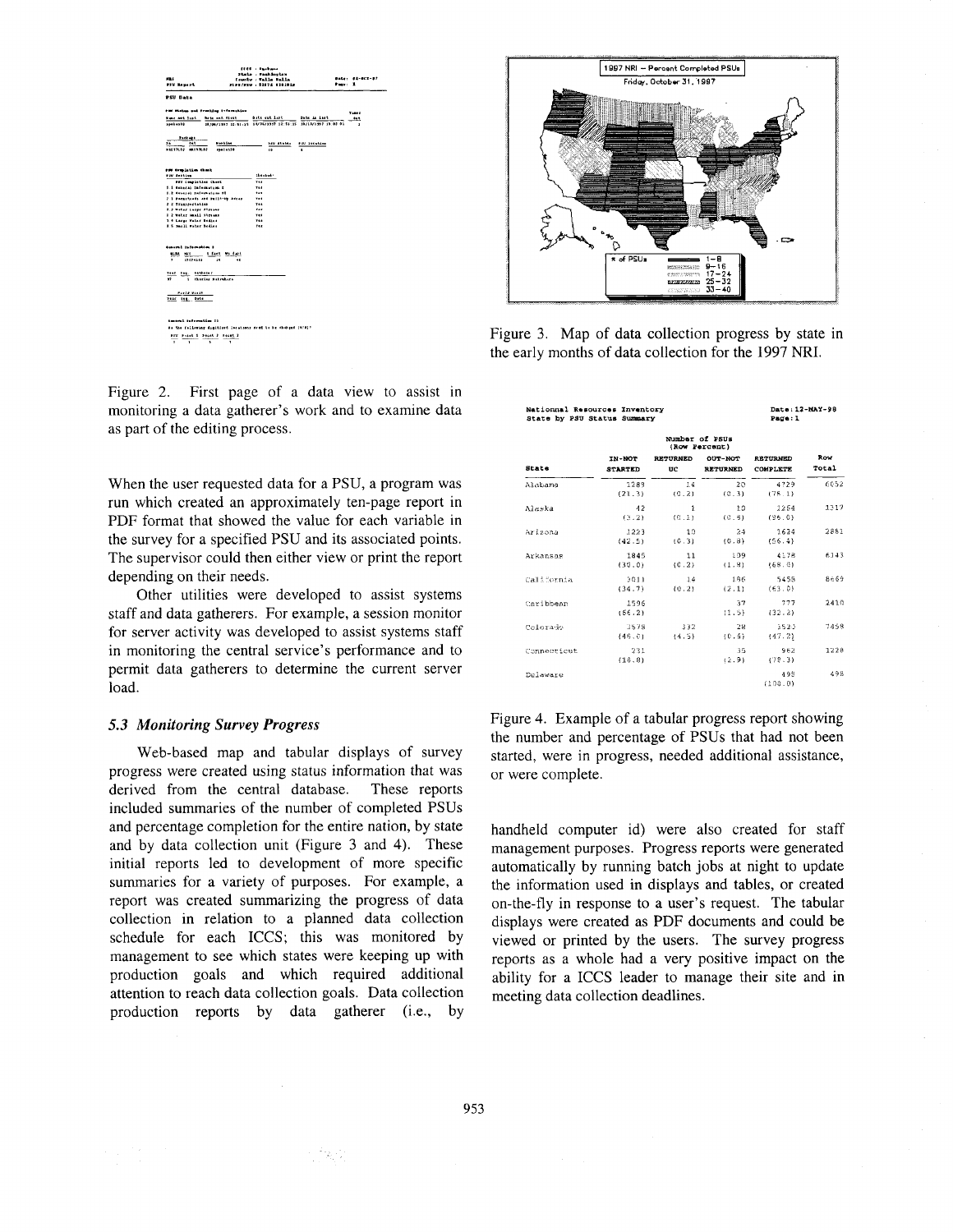enabled corrections to the instructions to be made in a simple and centrally-controlled fashion.

Training materials (lesson plans, Powerpoint slide shows, handouts, etc.) were also posted on the Web in preparation for or shortly after training occurred. There were four centralized "train the trainer" sessions to teach site managers and senior data gatherers how to collect NRI data. By posting materials to the Web, trainees could review materials prior to attending the training session and it was simple for them to download the same materials for use in training staff at their data collection sites.

This method of training can become problematic if satellite training sessions at data collection sites are not conducted in the same fashion as the centralized training. In addition, for rapidly deployed surveys, it is sometimes difficult to schedule centralized training sessions. To increase the consistency of training across data collection sites and across projects, interactive Web-based training was developed as a pilot project for the 1997 Special NRI Study (Shinn, 1998), which involved photo-interpretation of approximately 6000 PSUs on high resolution photography. The interactive utility borrows for two schools of thought in learning theory: constructivism and behaviorism. Behaviorism assumes that the teacher is the expert and that material needs to be presented in a prescribed sequence in order for students to learn. In contrast, constructivism is a student-centric theory, which centers on the notion that students must interact with and manipulate materials in order to fully learn a subject. In sample surveys, there is a need to provide materials in a prescribed order and to establish the notion of the trainer as the domain expert in order to instill the proper ethic for rigorously collecting data according to the defined protocols. On the other hand, photo-interpretation is a difficult method of data collection (as is conducting a complicated and/or lengthy interview), and interaction with the basic materials is essential for the gatherer to understand the data collection methods.

Prototype modules for completing the CASI and for photo-interpretation and measurement were developed and tested during the 1997 Special NRI Study field season (Figure 1). For the 1998 Special NRI Study, this pilot experience was used as the basis for creating a production-level interactive training tool for all PSU measurements (see www.statlab.iastate.edu/survey/NRIAI/TRAINING/ SPECIAL98/Intro.html). The measurement protocols were integrated with instructions for completing the CASI, and the interactive utility was included as an integral part of the centralized data gatherer training.



Figure 1. Interactive training modules for using the CASI and for photo-interpretation within the PSU.

Both the 1997 prototype and 1998 production-level interactive training module were developed using Java and standard Web programming tools (e.g., html). The system was designed so that the training utility would be run on the local computer to provide acceptable processing speeds in environments with low speed connections to the central server.

# *5.2 Data Collection Support*

In addition to instructions and training materials, Webbased utilities were created to support data gathering. First, a Help Desk was established that included access to materials and announcements, as well as interactive tools. One of the most essential features of the Help Desk was that data gatherers could submit questions via e-mail to a team of technical staff with expertise in protocols and equipment usage. PDF documents with answers to technical questions were developed and posted to the Web so that a consistent set of answers was available to all data gatherers. Technical question/answer pages as well as a list of frequently and recently asked questions were developed so that they could be searched by users to determine whether an answer to a particular question already existed on the Help Desk site. This tool provided an increased level of consistency in providing technical support to data gatherers. An electronic chat room was also available for discussing issues related to the non-technical aspects of data collection, such as logistical strategies for staff management.

A second Web-based data collection tool was a "data view" to allow a supervisor to monitor a fraction of each data gatherer's work (Figure 2). The tool was developed to view PSU and point data without downloading the sample unit from the central server.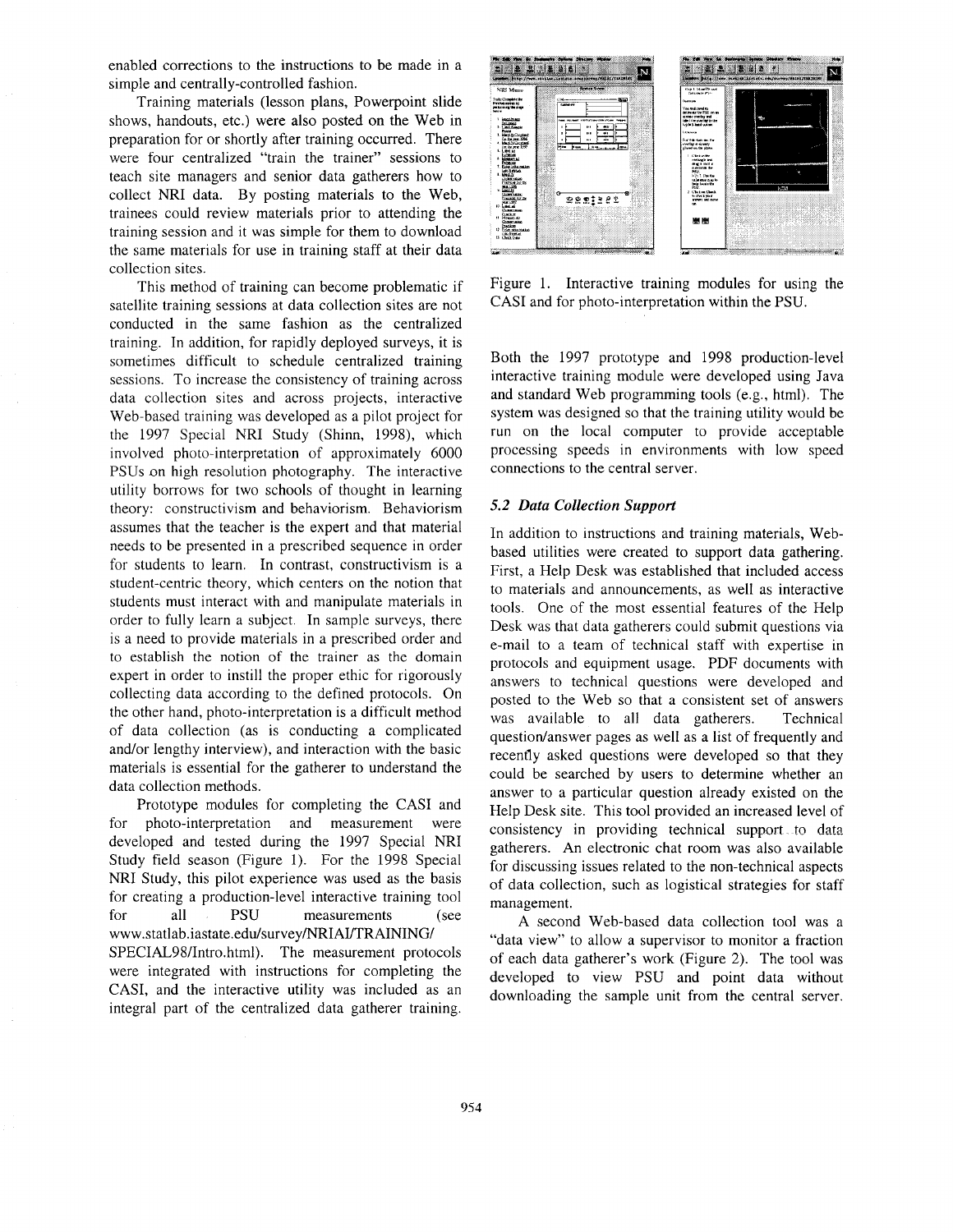### *5.4 Post-Data Collection Processing*

Because this is a longitudinal survey that is released as microdata, post-data collection editing is quite extensive. Warnings and error messages relating to consistency among variables are generated when PSU and point level edits are run, and additional areas for investigation are generated via diagnostic checks during statistical processing (e.g., imputation and weight calculation) and from summary table reviews. As a result, many waves of edits are sent to data gatherers to recheck and confirm or edit data. Tools developed to monitor the data collection process were extended to track the progress of edit checks sent back to data collection sites. Reports by data collection site and by individual PSUs were automatically generated on a daily basis or created in response to a user request.

As with data collection, Web-based systems tools were created to assist data editing staff. For example, a utility for altering the completion status of PSUs was developed to simplify requests to check out completed PSUs to update values in relation to central edit checks, and a utility was created to view data gatherer's ad hoc notes for a PSU when reviewing areas of concern generated during editing and processing of completed data.

# **6 Conclusions and Future Directions**

Our work has shown that Web-based tools are easily integrated into CASIC systems. The tools may take the form of relatively static materials that are posted and occasionally updated, summaries generated from the survey database, or interactive utilities. If a centrally-accessible survey database is a component of the CASIC system, the variety of tools that can be developed is greatly expanded. In many survey operations, it is customary to provide interviewers (i.e., client computers) with their entire workload for the survey period. However, the timeliness of the information generated from a central database is optimized under the model in which the survey database is seen as the primary repository from which only a small number of sample units is checked out at one time by a single data gatherer.

The function of traditional survey materials is enhanced when coupled with the opportunities provided by the Web. The Web offers excellent accessibility to distributed sites. Because of this, it is much simpler to update materials and maintain consistency of information across sites and data gatherers than when using paper materials. The ability to automatically generate progress reports has greatly improved the efficiency of survey management and has provided a very important link between survey managers, funding organization representatives, and data gatherers in working together to achieve project goals.

Although we have focused on a large-scale application in natural resource surveys, it is possible to develop Web-based tools for many types and sizes of survey projects, depending on the type of staff and computing resources available. Static or occasionally updated materials can be posted to a Web page with standard computer-based office tools and staff that are facile with, for example, Windows software packages. A database manager is required to create a system to generate automatic progress reports, but standard database and visualization software can be used to create the maps and reports. The most difficult challenge is that of interactive training, which requires a staff member with reasonably advanced computer skills (e.g., Java) and knowledge of educational methods working closely with subject matter specialists.

Many of the Web-based tools developed represent natural extensions of existing paper-based materials traditionally used in the survey process. As more experience is gained in Web technologies, the form of these tools can be expected to change to take advantage of unique features provided by a Web-based interface. The interactive training is one step in this direction. Much work is needed to understand how one might provide these tools on smaller interfaces, such as a handheld computer environment. Finally, the NRCS is developing Web-based dissemination tools, not only for distributing the final 1997 NRI database and associated metadata, but to interactively generate analyses from the database using appropriate survey estimators.

## **Acknowledgments**

This research was partially funded by cooperative agreement 68-3A75-7-90 between Iowa State University (ISU) and the USDA Natural Resources Conservation Service (NRCS). The authors wish to acknowledge several collaborators in developing these tools: Masoud Kazemi (ISU) and Herb Wilson (NRCS), who designed the monitoring reports; Gail Shinn and Pete Boysen (ISU), Bob Dayton and Tom O'Connor (NRCS), who developed the interactive training utilities; and the NRCS Resources Inventory Support Branch, which created the Help Desk pages for technical support and downloading the survey protocols and training presentations.

## **References**

Nusser, S. M., D. M. Thompson, and G. S. DeLozier. 1996. Using personal digital assistants to collect survey data. 1996 Proceedings of the Section on Survey Research Methods, American Statistical Association, p. 780-785.